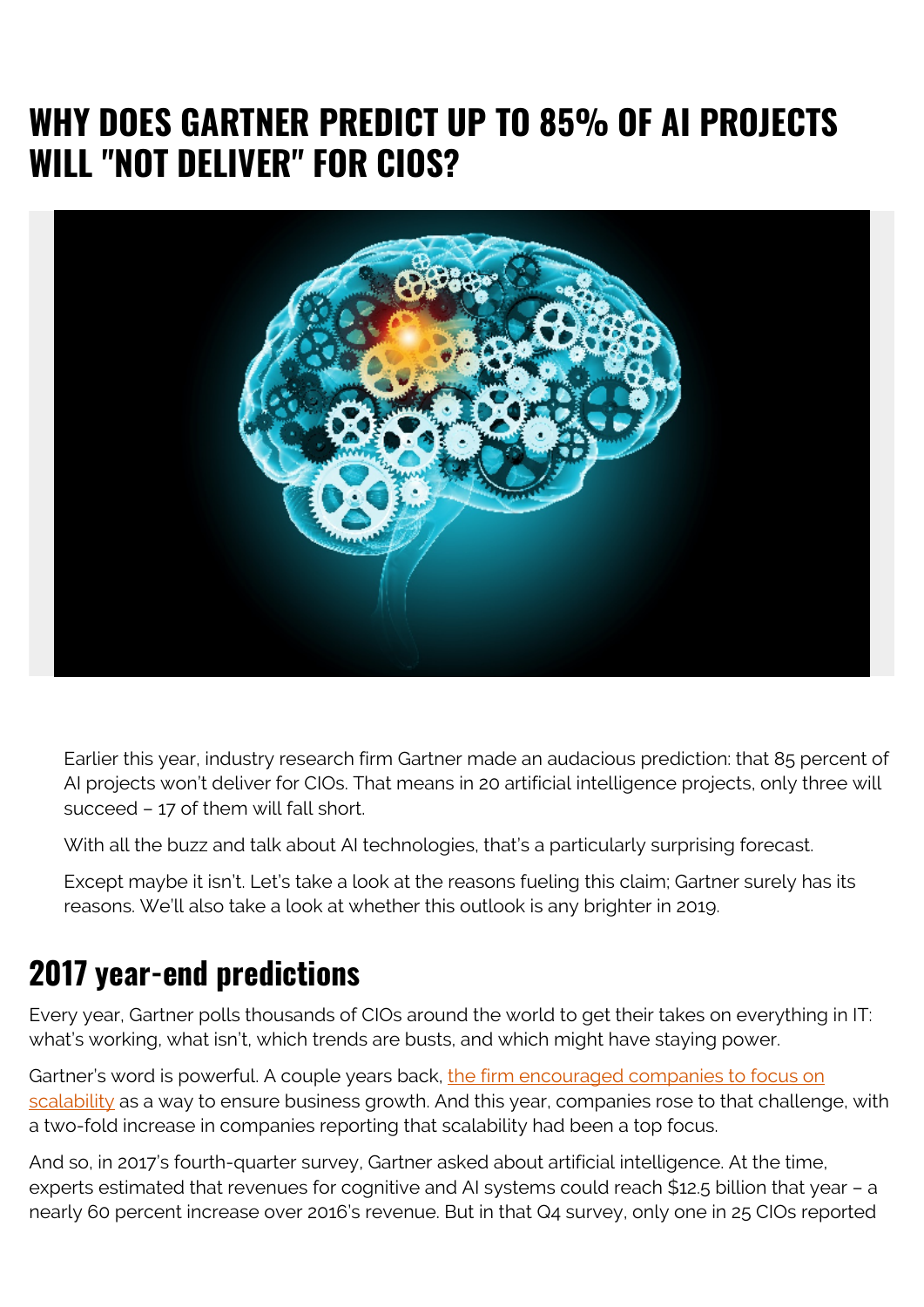using AI at all. That's a mere four percent. So, what justifies the difference between the revenue prediction and the actual use of AI?

The answer lies in the nature of new technologies and our pace to adopt them. After all, though only four percent reported using AI, another 46 percent had plans to follow suit, whether in the short- or medium-term.

# **Early adoption for AI**

These numbers indicate that we are certainly in the early adoption phase for artificial intelligence. While major tech giants like Google and Apple are researching and developing a whole slew of AI practices and technologies, the significant majority of companies, technology or otherwise, are lagging far behind.

Right now, it seems that most companies don't know what AI can do for them. There's lot of confusion around the technology – is machine learning the same as AI? What about natural language processing? Does embracing AI mean we'll all lose our jobs sooner than later?

At this point, artificial intelligence seems like it's more a matter of when than if. The adoption of such technologies is comprehensive and inevitable. Though AI itself can seem ethereal or just another buzzy trends, there are plenty of [examples of AI already in action](https://www.informationweek.com/big-data/ai-machine-learning/ai-begins-to-infiltrate-the-enterprise/d/d-id/1330809), from customer support and chatbots to recommendation engines and fraud detection to image recognition. It's even possible for AI to help improve graduation rates or decrease repeat crimes.

### **Why will so many AI projects fail?**

Risk and confusion are two main reasons for Gartner's prediction about failure rates for AI projects. First, [the decision to replace legacy systems and processes is not easy](https://www.zdnet.com/article/close-to-half-of-cios-plan-to-deploy-artificial-intelligence-enterprise-solutions/#ftag=RSSbaffb68) or quick: employees and customers alike know how your products work and what to expect from you. Considering how to invest time, training, and money in developing successful AI projects is a big risk – one that most companies can't quite justify just yet.

Once companies opt for an AI project, confusion can wreak havoc. A general lack of understanding around all things AI means you may not have enough data, or that data may not be suitable to the project you're considering. If your data isn't good, your algorithms can't be tested correctly – maybe you're using the wrong algorithms for what you're trying to solve. Any amount of understanding can fuel poor team management, but the more misunderstanding, the more likely the team is just wasting time.

Still, let's say you have the problem and the data that may solve it. Finding the talent is tricky – because AI is not a smooth, single process or technology, there are currently few "*AI experts*". The people who have such knowledge and skills, however, are in high demand and can command significant salaries. In a case like this, with good data but poor talent, will your company be able to trust what the AI is doing?

## **Outlook for AI in 2019**

2019 could be a continuation of this early adoption phase for AI or a bellwether for change.

Early predictions indicate positive change. Gartner's October 2018 survey of more than 3,000 CIOs